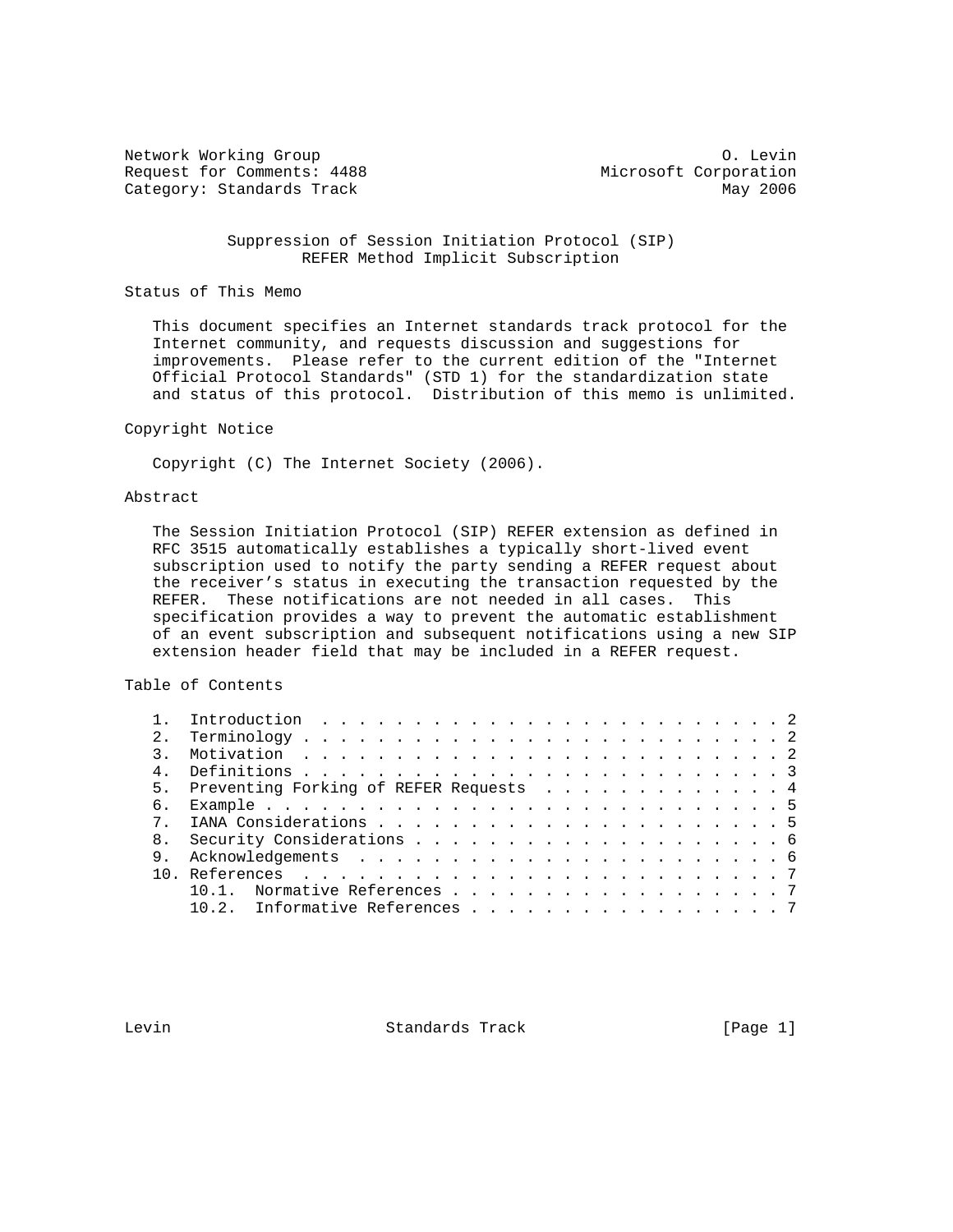#### 1. Introduction

 The REFER specification [3] specifies that every REFER creates an implicit subscription between the REFER-Issuer and the REFER- Recipient.

 This document defines a new SIP header field: "Refer-Sub" meaningful within a REFER transaction only. This header field, when set to "false", specifies that a REFER-Issuer requests that the REFER- Recipient doesn't establish an implicit subscription and the resultant dialog.

 This document defines a new option tag: "norefersub". This tag, when included in the Supported header field, indicates that a User Agent (UA) is capable of accepting a REFER request without creating an implicit subscription when acting as a REFER-Recipient.

#### 2. Terminology

 The key words "MUST", "MUST NOT", "REQUIRED", "SHALL", "SHALL NOT", "SHOULD", "SHOULD NOT", "RECOMMENDED", "MAY", and "OPTIONAL" in this document are to be interpreted as described in RFC 2119 [1].

 To simplify discussions of the REFER method and its extensions, the three terms below are being used throughout the document:

- o REFER-Issuer: the UA issuing the REFER request
- o REFER-Recipient: the UA receiving the REFER request
- o REFER-Target: the UA designated in the Refer-To Uniform Resource Identifier (URI)
- 3. Motivation

 The REFER specification mandates that every REFER creates an implicit subscription between the REFER-Issuer and the REFER-Recipient. This subscription results in at least one NOTIFY being sent from the REFER-Recipient to the REFER-Issuer. The REFER-Recipient may choose to cancel the implicit subscription with this NOTIFY. The REFER- Issuer may choose to cancel this implicit subscription with an explicit SUBSCRIBE (Expires: 0) after receipt of the initial NOTIFY.

 One purpose of requiring the implicit subscription and initial NOTIFY is to allow for the situation where the REFER request gets forked and the REFER-Issuer needs a way to see the multiple dialogs that may be established as a result of the forked REFER. This is the same approach used to handle forking of SUBSCRIBE [4] requests. Where the

Levin Communication Standards Track Communication (Page 2)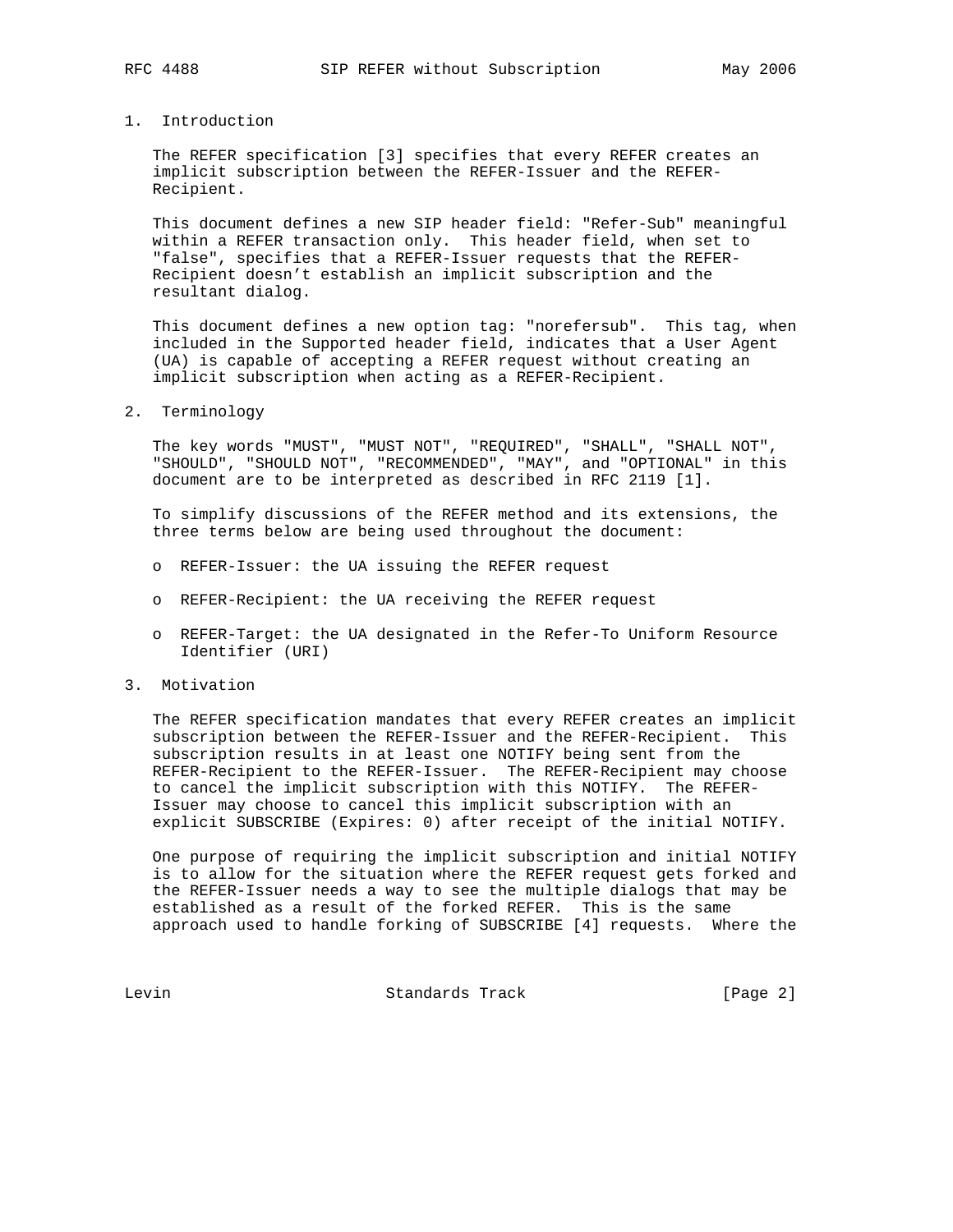REFER-Issuer explicitly specifies that forking not occur, the requirement that an implicit subscription be established is unnecessary.

 Another purpose of the NOTIFY is to inform the REFER-Issuer of the progress of the SIP transaction that results from the REFER at the REFER-Recipient. In the case where the REFER-Issuer is already aware of the progress of the requested operation, such as when the REFER- Issuer has an explicit subscription to the dialog event package at the REFER-Recipient, the implicit subscription and resultant NOTIFY traffic related to the REFER can create an unnecessary network overhead.

## 4. Definitions

 This document defines a new SIP header field: "Refer-Sub". This header field is meaningful and MAY be used with a REFER request and the corresponding 2XX response only. This header field set to "false" specifies that a REFER-Issuer requests that the REFER- Recipient doesn't establish an implicit subscription and the resultant dialog. Note that when using this extension, the REFER remains a target refresh request (as in the default case -- when the extension is not used).

 This document adds the following entry to Table 2 of [2]. The additions to this table are also provided for extension methods at the time of publication of this document. This is provided as a courtesy to the reader and is not normative in any way:

| Header field | where  |     |                            |                                                                                                                                                                                                                                                                                                                                                                                      |               | proxy ACK BYE CAN INV OPT REG MSG |  |
|--------------|--------|-----|----------------------------|--------------------------------------------------------------------------------------------------------------------------------------------------------------------------------------------------------------------------------------------------------------------------------------------------------------------------------------------------------------------------------------|---------------|-----------------------------------|--|
| Refer-Sub    | R, 2xx |     |                            | the contract of the contract of the                                                                                                                                                                                                                                                                                                                                                  |               |                                   |  |
| Header field | where  | SUB | NOT REF INF                |                                                                                                                                                                                                                                                                                                                                                                                      | tipd pra pijr |                                   |  |
| Refer-Sub    | R, 2xx |     | the company of the company | $\overline{O}$ $\overline{O}$ $\overline{O}$ $\overline{O}$ $\overline{O}$ $\overline{O}$ $\overline{O}$ $\overline{O}$ $\overline{O}$ $\overline{O}$ $\overline{O}$ $\overline{O}$ $\overline{O}$ $\overline{O}$ $\overline{O}$ $\overline{O}$ $\overline{O}$ $\overline{O}$ $\overline{O}$ $\overline{O}$ $\overline{O}$ $\overline{O}$ $\overline{O}$ $\overline{O}$ $\overline{$ |               |                                   |  |

 The Refer-Sub header field MAY be encrypted as part of end-to-end encryption.

The syntax of the header field follows the BNF defined below:

 Refer-Sub = "Refer-Sub" HCOLON refer-sub-value \*(SEMI exten) refer-sub-value = "true" / "false" exten = generic-param

where the syntax of generic-param is defined in [2].

Levin **Standards Track** [Page 3]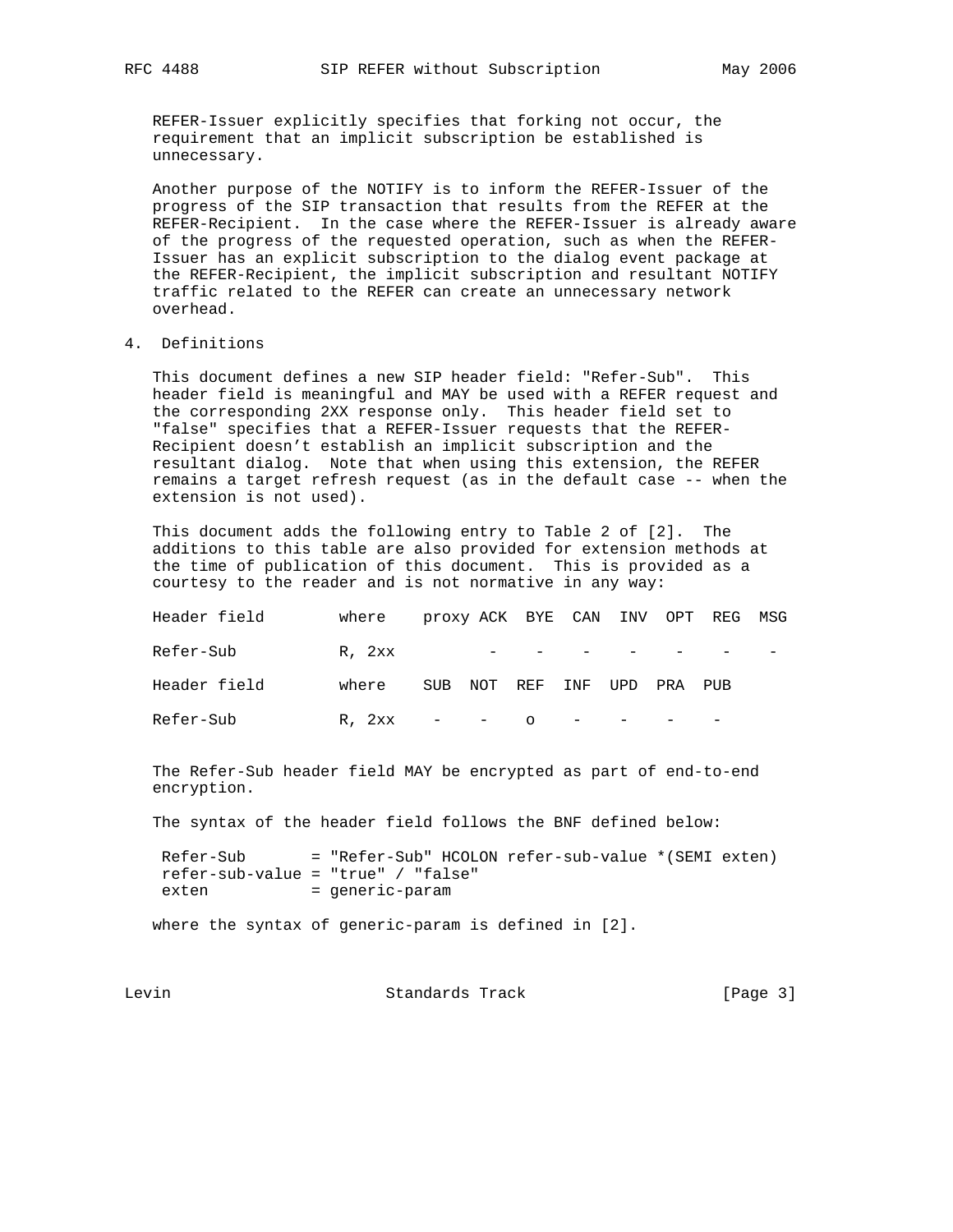The "Refer-Sub" header field set to "false" MAY be used by the REFER- Issuer only when the REFER-Issuer can be certain that the REFER request will not be forked.

 If the REFER-Recipient supports the extension and is willing to process the REFER transaction without establishing an implicit subscription, it MUST insert the "Refer-Sub" header field set to "false" in the 2xx response to the REFER-Issuer. In this case, no implicit subscription is created. Consequently, no new dialog is created if this REFER was issued outside any existing dialog.

 If the REFER-Issuer inserts the "Refer-Sub" header field set to "false", but the REFER-Recipient doesn't grant the suggestion (i.e., either does not include the "Refer-Sub" header field or includes the "Refer-Sub" header field set to "true" in the 2xx response), an implicit subscription is created as in the default case.

 This document also defines a new option tag, "norefersub". This tag, when included in the Supported header field, specifies that a User Agent (UA) is capable of accepting a REFER request without creating an implicit subscription when acting as a REFER-Recipient.

 The REFER-Issuer can know the capabilities of the REFER-Recipient from the presence of the option tags in the Supported header field of the dialog initiating request or response. Another way of learning the capabilities would be by using presence, such as defined in [6]. However, if the capabilities of the REFER-Recipient are not known, using the "norefersub" tag with the Require header field is NOT RECOMMENDED. This is due to the fact that in the event the REFER- Recipient doesn't support the extension, in order to fall back to the normal REFER, the REFER-Issuer will need to issue a new REFER transaction thus resulting in additional round-trips.

 As described in Section 8.2.2.3 in [2], a REFER-Recipient will reject a REFER request containing a Require: norefersub header field with a 420 (Bad Extension) response unless it supports this extension. Note that Require: norefersub can be present with a Refer-Sub: false header field.

#### 5. Preventing Forking of REFER Requests

 The REFER specification allows for the possibility of forking a REFER request that is sent outside of an existing dialog. In addition, a proxy may fork an unknown method type. Should forking occur, the sender of the REFER with "Refer-Sub" will not be aware as only a single 2xx response will be forwarded by the forking proxy. As a result, the responsibility is on the issuer of the REFER with "Refer- Sub" to ensure that no forking will result.

Levin Communication Standards Track Communication (Page 4)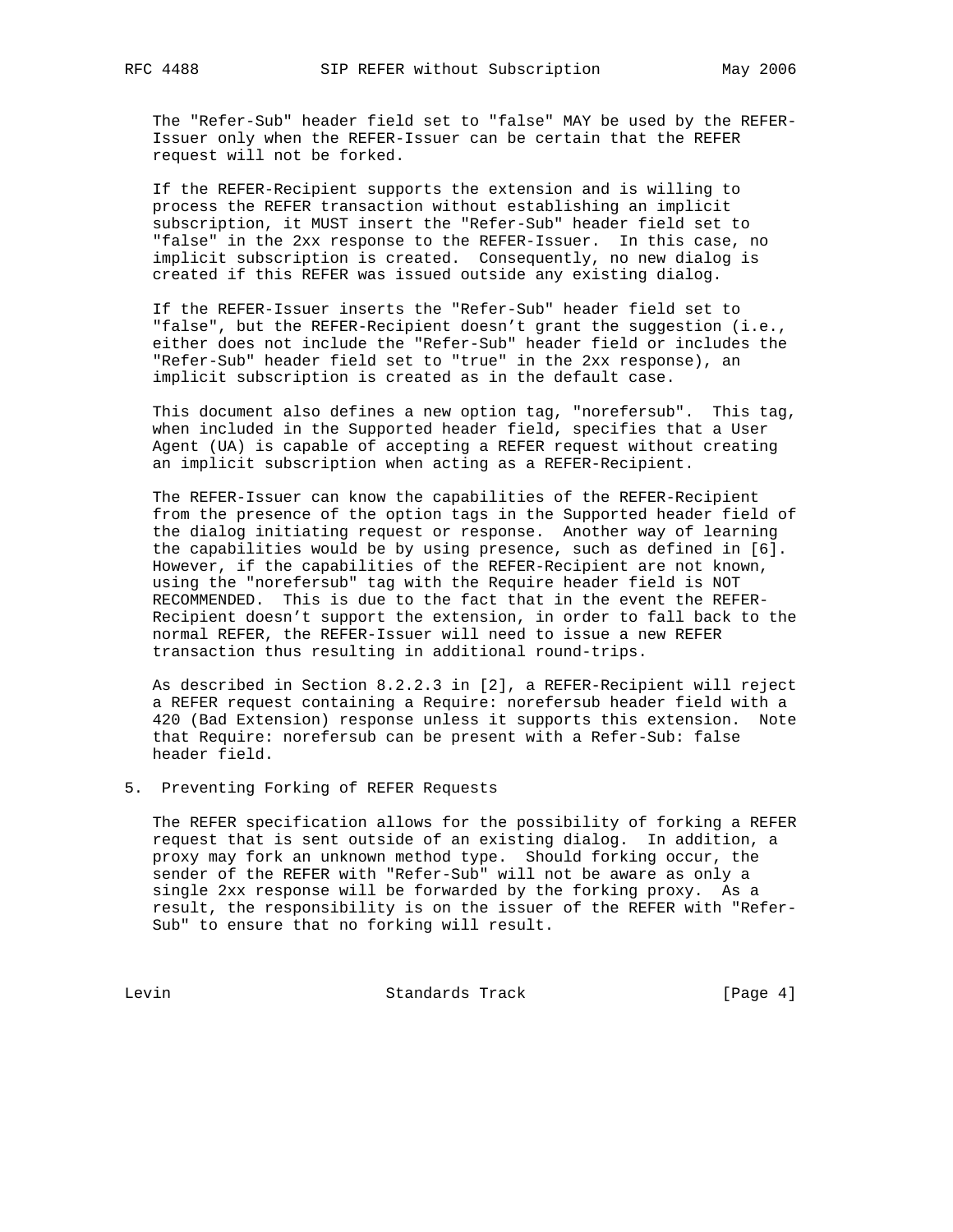If a REFER request to a given Request-URI might fork, the REFER- Issuer SHOULD NOT include the "Refer-Sub" header field. The REFER- Issuer SHOULD use standardized mechanisms for ensuring the REFER request does not fork. In absence of any other mechanism, the Request-URI of the REFER request SHOULD have Globally Routable User Agent URI (GRUU) properties according to the definitions of [5] as those properties ensure the request will not fork.

6. Example

 An example of REFER that suppresses the implicit subscription is shown below. Note that the conventions used in the SIP Torture Test Messages [7] document are reused, specifically the <allOneLine> tag.

```
 REFER sip:pc-b@example.com SIP/2.0
Via: SIP/2.0/TCP issuer.example.com;branch=z9hG4bK-a-1
From: <sip:a@example.com>;tag=1a
<allOneLine>
To: sip:b@example.com;opaque=urn:uuid:f8
1d4fae-7dec-11d0-a765-00a0c91e6bf6;grid=99a
</allOneLine>
Call-ID: 1@issuer.example.com
CSeq: 234234 REFER
Max-Forwards: 70
Refer-To: <sip:c@example.com;method=INVITE>
Refer-Sub: false
Supported: norefersub
Contact: sip:a@issuer.example.com
Content-Length: 0
```
7. IANA Considerations

 This document registers a new SIP header field "Refer-Sub". This header field is only meaningful for the REFER request defined in RFC 3515 [3] and the corresponding response. The following information has been added to the SIP Header field sub-registry in the SIP Parameters Registry:

- o Header Name: Refer-Sub
- o Compact Form: None
- o Reference: RFC 4488

 This document also registers a new SIP option tag, "norefersub", adding it to the SIP Option Tags sub-registry in the SIP Parameters Registry. The required information for this registration, as specified in RFC 3261 [2], is:

Levin **Example 2018** Standards Track **Example 2018** [Page 5]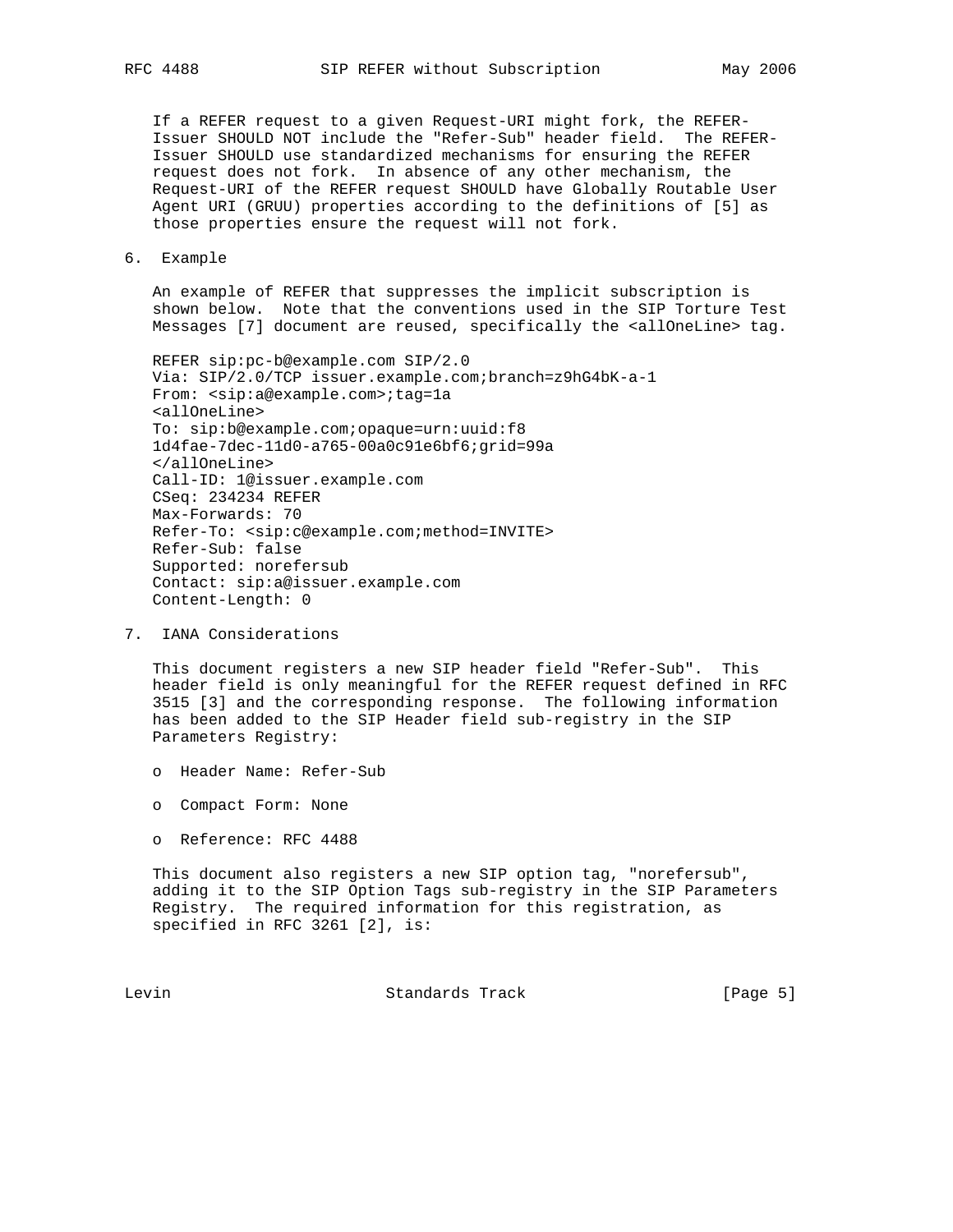- - o Name: norefersub
	- o Description: This option tag specifies a User Agent ability of accepting a REFER request without establishing an implicit subscription (compared to the default case defined in RFC 3515 [3]).
- 8. Security Considerations

 The purpose of this SIP extension is to modify the expected behavior of the REFER-Recipient. The change in behavior is for the REFER- Recipient not to establish a dialog and not to send NOTIFY messages back to the REFER-Issuer. As such, a malicious inclusion of a "Refer-Sub" header field set to "false" reduces the processing and state requirements on the recipient. As a result, its use in a denial-of-service attack seems limited.

 On the other hand, by inserting a "Refer-Sub" header field set to "false", a man-in-the-middle (MitM) can potentially exploit the mechanism for easier (than an interception) suppression of the notifications from the REFER-Receiver without the REFER-Issuer noticing it. Also, by removing a "Refer-Sub" header field set to "false", a MitM can cause the REFER-Receiver to generate notifications over the implicit dialog that otherwise had been suppressed by the REFER-Issuer.

 To protect against these kinds of MitM attacks, integrity protection should be used. For example, the REFER-Issuer could use S/MIME as discussed in RFC 3261 [2] to protect against these kinds of attacks.

9. Acknowledgements

 The SIP community would like to thank Sriram Parameswar for his ideas, originally presented in "Suppressing Refer Implicit Subscription" (October 2002), which served as the basis for this specification.

Levin **Example 2** Standards Track [Page 6]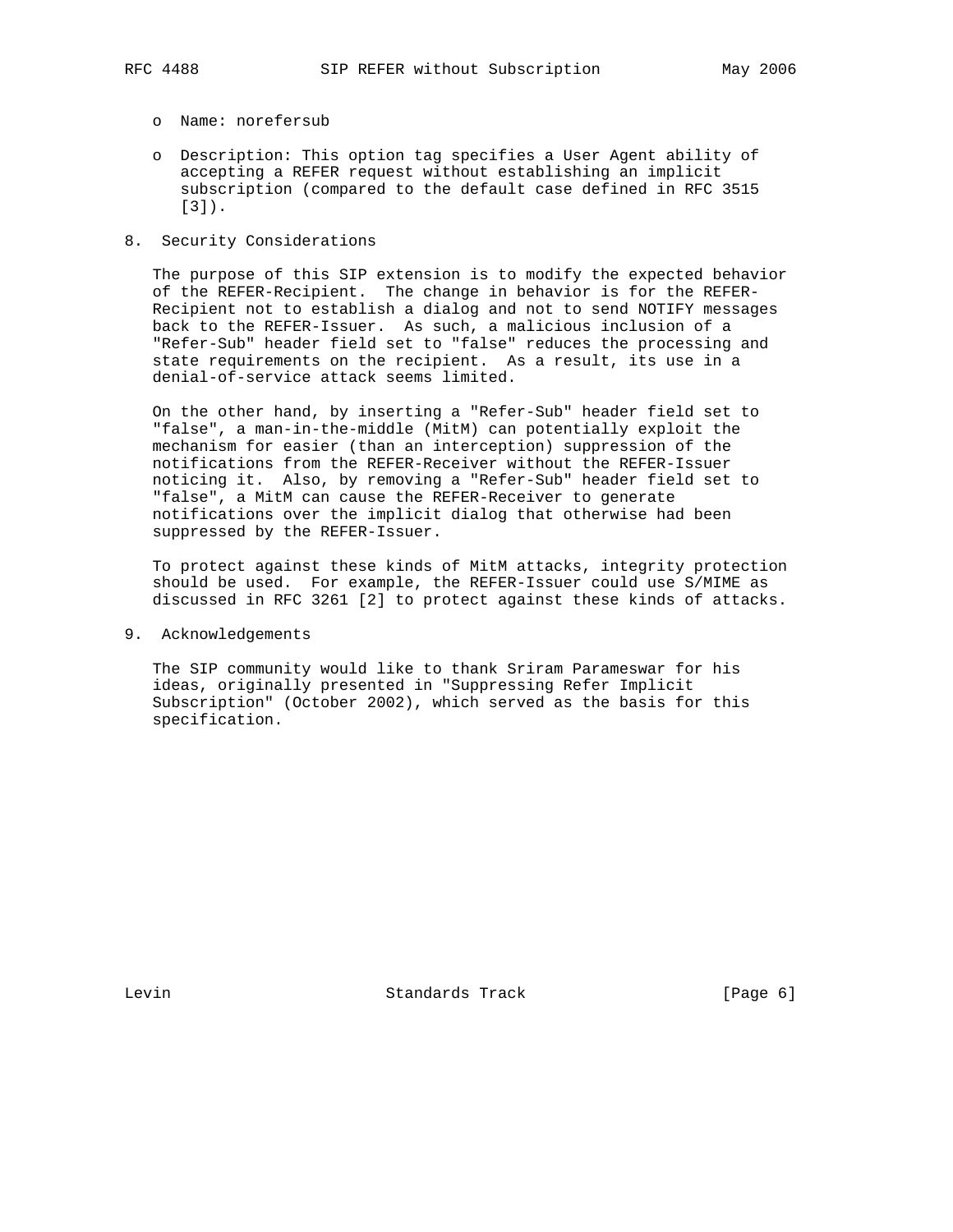## 10. References

- 10.1. Normative References
	- [1] Bradner, S., "Key words for use in RFCs to Indicate Requirement Levels", BCP 14, RFC 2119, March 1997.
	- [2] Rosenberg, J., Schulzrinne, H., Camarillo, G., Johnston, A., Peterson, J., Sparks, R., Handley, M., and E. Schooler, "SIP: Session Initiation Protocol", RFC 3261, June 2002.
	- [3] Sparks, R., "The Session Initiation Protocol (SIP) Refer Method", RFC 3515, April 2003.
	- [4] Roach, A.B., "Session Initiation Protocol (SIP)-Specific Event Notification", RFC 3265, June 2002.
- 10.2. Informative References
	- [5] Rosenberg, J., "Obtaining and Using Globally Routable User Agent (UA) URIs (GRUU) in the Session Initiation Protocol (SIP)", Work in Progress, October 2005.
	- [6] Lonnfors, M. and K. Kiss, "Session Initiation Protocol (SIP) User Agent Capability Extension to Presence Information Data Format (PIDF)", Work in Progress, January 2006.
	- [7] Sparks, R., Ed., Hawrylyshen, A., Johnston, A., Rosenberg, J., and H. Schulzrinne, "Session Initiation Protocol (SIP) Torture Test Messages", RFC 4475, May 2006.

Author's Address

 Orit Levin Microsoft Corporation One Microsoft Way Redmond, WA 98052 USA

 Phone: 425-722-2225 EMail: oritl@microsoft.com

Levin **Example 2** Standards Track [Page 7]